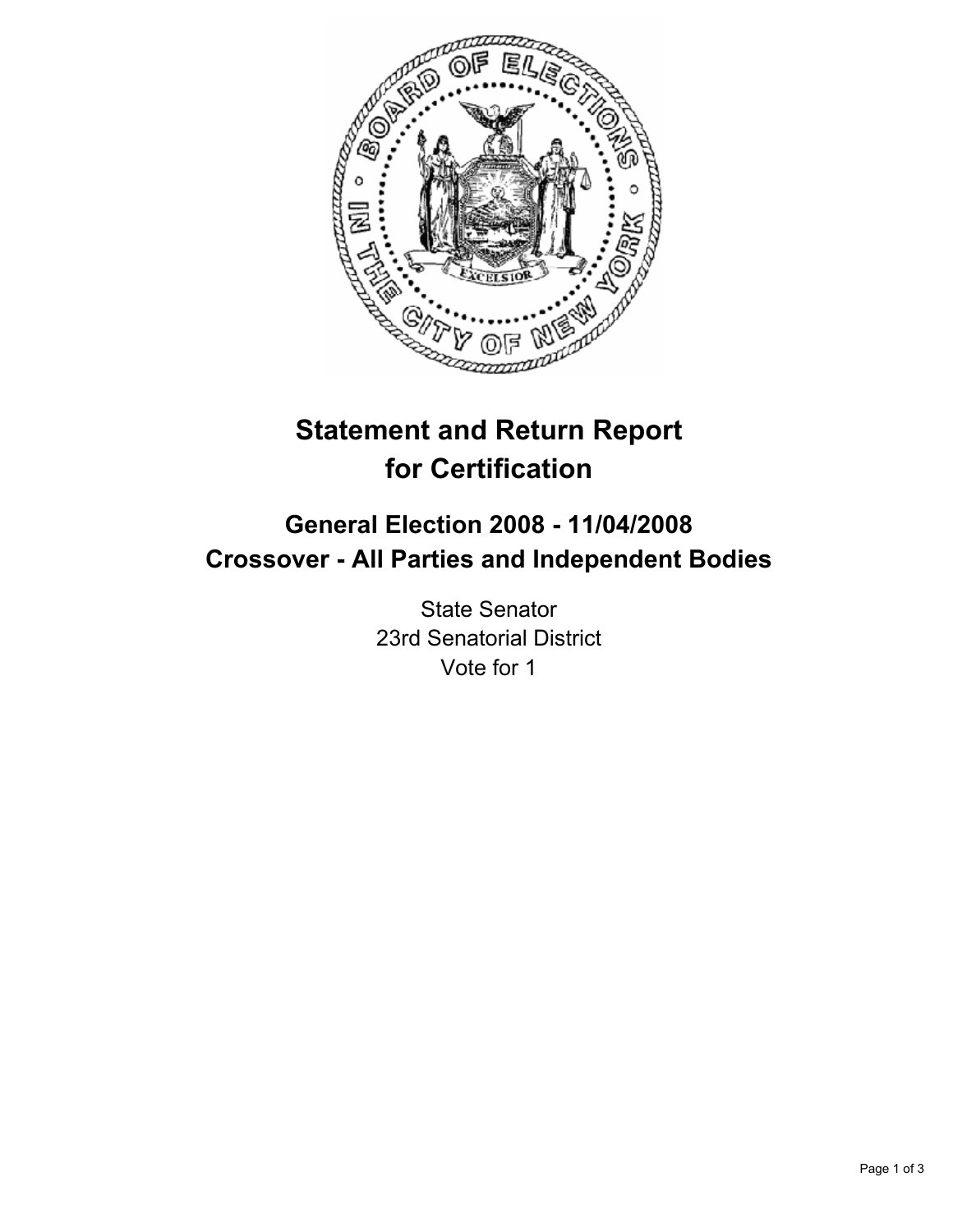

### **Kings County**

| PUBLIC COUNTER                    | 33,457 |
|-----------------------------------|--------|
| <b>EMERGENCY</b>                  | 362    |
| ABSENTEE/MILITARY                 | 926    |
| AFFIDAVIT                         | 1,438  |
| <b>Total Ballots</b>              | 36,408 |
| DIANE J SAVINO (DEMOCRATIC)       | 17,629 |
| RICHARD THOMAS (REPUBLICAN)       | 5,604  |
| RICHARD THOMAS (INDEPENDENCE)     | 238    |
| DIANE J SAVINO (WORKING FAMILIES) | 761    |
| <b>Total Votes</b>                | 24,232 |
| Unrecorded                        | 12.176 |

### **Richmond County**

| PUBLIC COUNTER                    | 40,644 |
|-----------------------------------|--------|
| <b>EMERGENCY</b>                  | 124    |
| ABSENTEE/MILITARY                 | 1,398  |
| <b>AFFIDAVIT</b>                  | 1,783  |
| <b>Total Ballots</b>              | 44,086 |
| DIANE J SAVINO (DEMOCRATIC)       | 26,631 |
| RICHARD THOMAS (REPUBLICAN)       | 6,117  |
| RICHARD THOMAS (INDEPENDENCE)     | 662    |
| DIANE J SAVINO (WORKING FAMILIES) | 1,365  |
| ANDREW LANZA (WRITE-IN)           | 2      |
| DEBBIE ROSE (WRITE-IN)            |        |
| MILES MCPHERSON (WRITE-IN)        |        |
| VITO FOSSELLA (WRITE-IN)          |        |
| <b>Total Votes</b>                | 34,780 |
| Unrecorded                        | 9,306  |